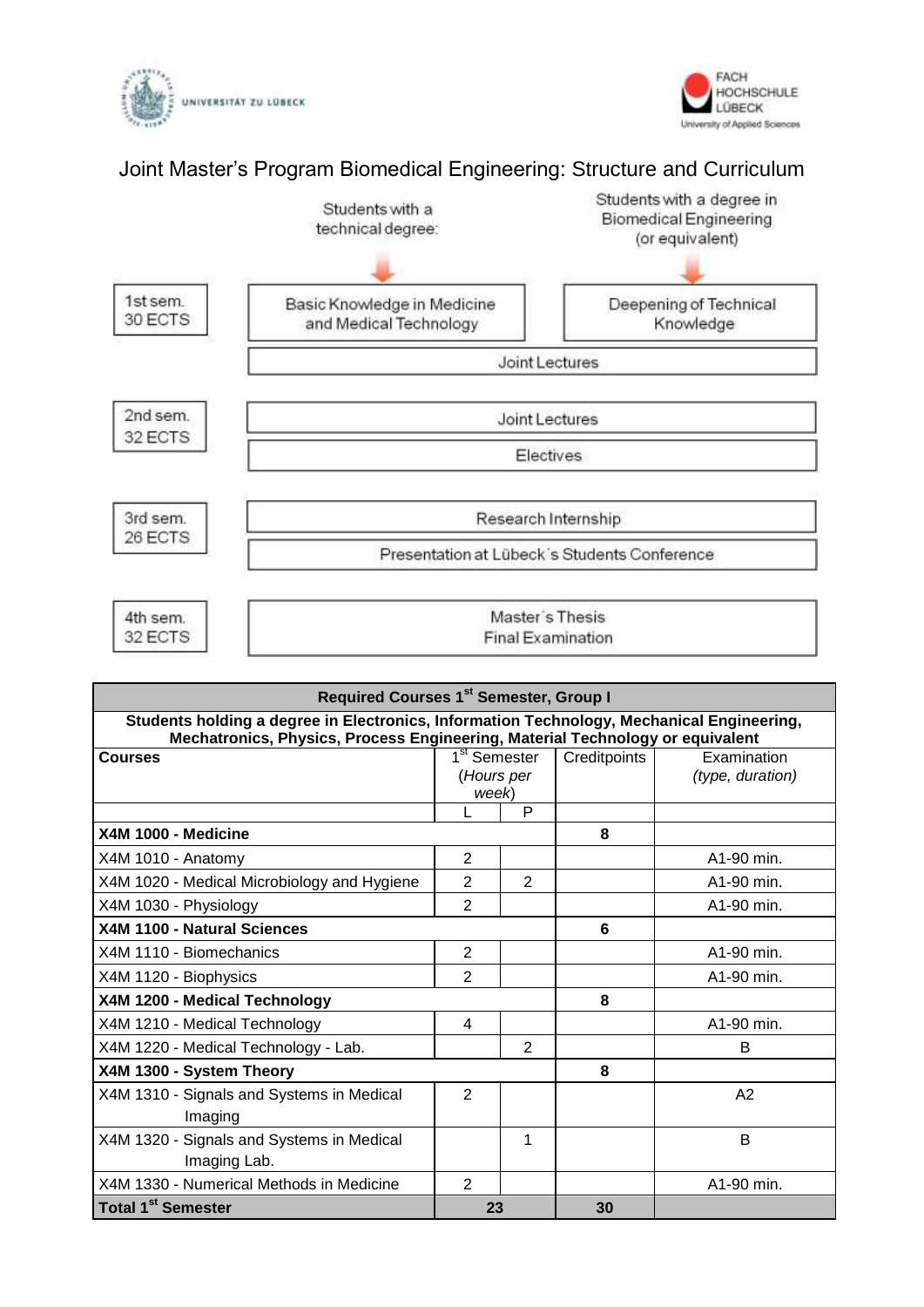| <b>Required Courses 1st Semester, Group II</b>                                        |                          |                |              |                  |
|---------------------------------------------------------------------------------------|--------------------------|----------------|--------------|------------------|
| Students holding a degree in Biomedical Engineering, Medical Technology or equivalent |                          |                |              |                  |
| <b>Courses</b>                                                                        | 1 <sup>st</sup> Semester |                | Creditpoints | Examination      |
|                                                                                       | (Hours per               |                |              | (type, duration) |
|                                                                                       | week)                    |                |              |                  |
|                                                                                       | L                        | P              |              |                  |
| X4M 1500 - Signal Processing                                                          |                          |                | 6            |                  |
| X4M 1510 - Signal Processing                                                          | $\overline{2}$           |                |              | A2               |
| X4M 1520 - Signal Processing - Lab.                                                   |                          | $\overline{2}$ |              | B                |
| X4M 1600 - Electronics and Optics                                                     |                          |                | 8            |                  |
| X4M 1610 - Medical Electronics                                                        | $\overline{2}$           |                |              | A1-90 min.       |
| X4M 1620 - Medical Electronics - Project                                              |                          | $\overline{4}$ |              | B                |
| X4M 1630 - Photonics I                                                                | $\overline{2}$           |                |              | A1-90 min.       |
| X4M 1700 - Design Engineering <sup>1</sup>                                            |                          |                | 8            |                  |
| X4M 1710 - Design Methodology                                                         | $\overline{2}$           |                |              | A2               |
| X4M 1720 - Design Methodology - Project                                               |                          | $\overline{2}$ |              | B                |
| X4M 1730 - Materials Science                                                          | 4                        |                |              | A1-90 min.       |
| X4M 1300 - System Theory                                                              |                          |                | 8            |                  |
| X4M 1310 - Signals and Systems in Medical<br>Imaging                                  | $\overline{2}$           |                |              | A2               |
| X4M 1320 - Signals and Systems in Medical<br>Imaging Lab.                             |                          | 1              |              | B                |
| X4M 1330 - Numerical Methods in Medicine                                              | $\overline{2}$           |                |              | A1-90 min.       |
| Total 1 <sup>st</sup> Semester                                                        |                          | 25             | 30           |                  |

| Required Courses 2 <sup>nd</sup> Semester (all students)           |                                       |    |              |                                 |
|--------------------------------------------------------------------|---------------------------------------|----|--------------|---------------------------------|
| <b>Courses</b>                                                     | $2nd$ Semester<br>(Hours per<br>week) |    | Creditpoints | Examination<br>(type, duration) |
|                                                                    |                                       | P  |              |                                 |
| X4M 2000 - Clinical Application                                    |                                       |    |              |                                 |
| X4M 2010 - Clinical Application of Medical<br>Technology - Project | 2                                     | 2  |              | B                               |
| <b>X4M 2100 - Imaging</b>                                          |                                       |    | 8            |                                 |
| X4M 2110 - Imaging                                                 | $\overline{2}$                        |    |              | A1-90 min.                      |
| X4M 2120 - Image Processing                                        | $\overline{2}$                        |    |              | A1-90 min.                      |
| X4M 2130 - Numerical Methods in<br>Medicine - Lab                  |                                       | 2  |              | B                               |
| X4M 2200 - Management                                              |                                       |    | 6            |                                 |
| X4M 2210 - Regulatory Affairs                                      | $\overline{2}$                        |    |              | A1-90 min.                      |
| X4M 2220 - Scientific writing                                      |                                       | 1  |              | B                               |
| X4M 2225 - Elective from list II                                   | $\mathbf{2}$                          |    |              | A                               |
| X4M 2300 - Electives I                                             |                                       |    | 15           |                                 |
| Electives from list I,<br>overall 10 hours per week                | 10                                    |    |              | each A                          |
| Total 2 <sup>nd</sup> Semester                                     |                                       | 25 | 32           |                                 |

 $^1$  Only for students who received their Bachelor´s degree in "Biomedizintechnik" at the FH Lübeck: The module "Design Engineering" can be substituted by the module "Medical Technology". Please, contact the study coordinator within the first 4 weeks.